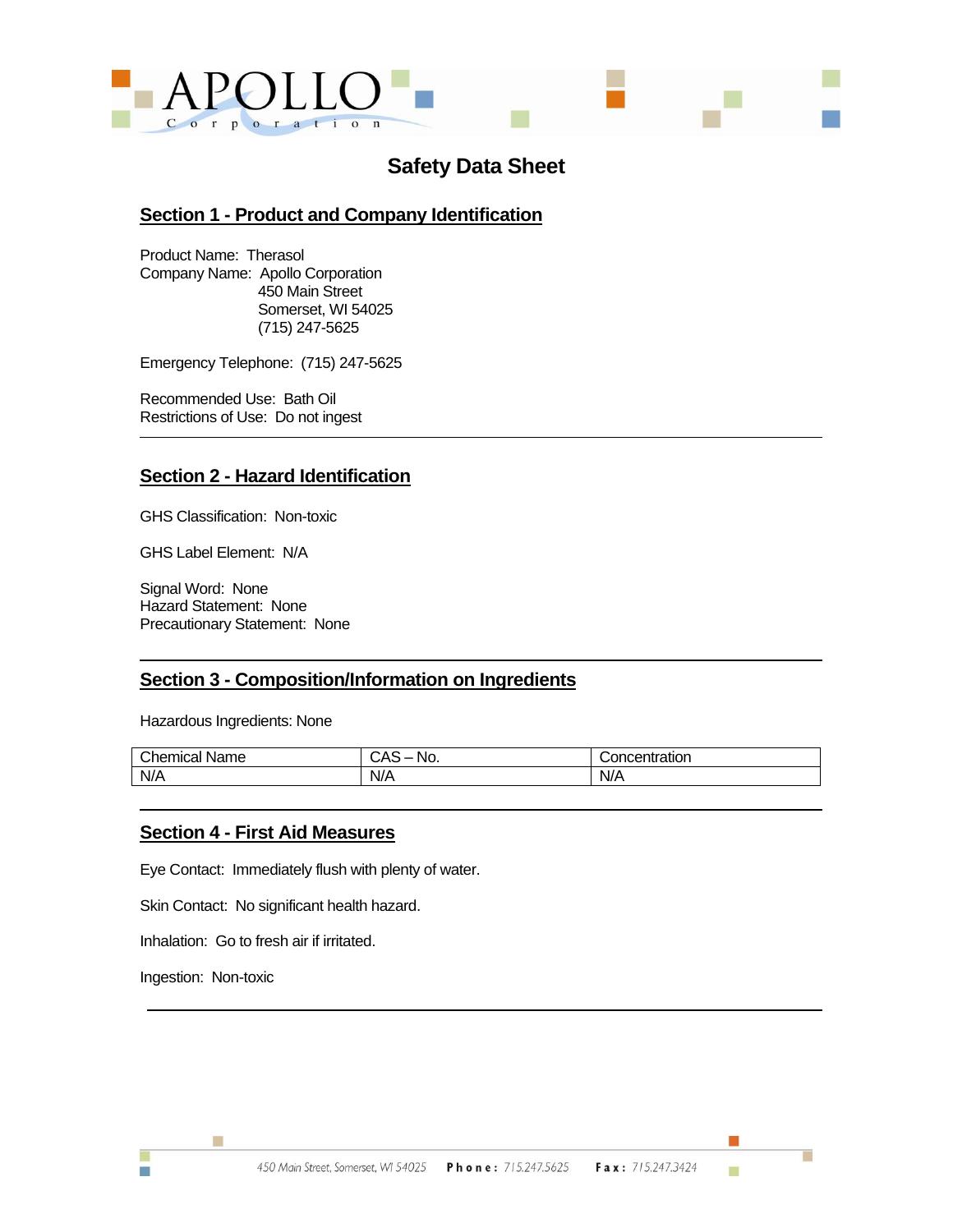



#### **Section 5 - Fire Fighting Methods**

Extinguishing Media: Dry Chem, CO<sub>2</sub>, Foam

Fire Fighting Equipment: Use self-contained breathing apparatus with full face piece and protective clothing.

Chemical Hazards from Fire: None

## **Section 6 - Accidental Release Measures**

Personal Protective Equipment: None

Methods and Materials for Clean Up: Small Spill: Soak up with absorbent. Shovel into waste container. Flush area with water. Large Spill: Recover spilled material for processing or disposal.

### **Section 7 - Handling and Storage**

Storage: Indoor, Outdoor, Avoid sparks, fire, open flames. Do not heat or refrigerate.

Other Precautions: Spilled material is slippery. Wear proper footwear. Always guard against slipping or falling.

### **Section 8 - Exposure Controls/Personal Protection**

| <br>Indredient | DE1<br>--<br>.<br>-- | . .                   |
|----------------|----------------------|-----------------------|
| N/A            | N/A                  | $\blacksquare$<br>N/A |

Personal Protective Equipment: None required

### **Section 9 - Physical and Chemical Properties**

| Appearance:    | Clear          | Odor:        | <b>Slight Citrus</b> | pH:            | <b>NA</b> |
|----------------|----------------|--------------|----------------------|----------------|-----------|
| Specific       | .89            | Flammability | <b>ND</b>            | Evaporation    | <b>ND</b> |
| Gravity:       |                | Limits:      |                      | Rate:          |           |
| Boiling Point: | $212^{\circ}F$ | Flash Point: | $>300^\circ$ F       | Vapor Density: | <b>ND</b> |
| Vapor          | <b>ND</b>      | Water        | <b>NONE</b>          | Volatiles:     | <b>ND</b> |
| Pressure:      |                | Solubility:  |                      |                |           |

## **Section 10 - Stability and Reactivity**

Incompatibility: Oxidizing Agents

Hazardous Polymerization: None

Stability: Stable

m.

Ħ

m